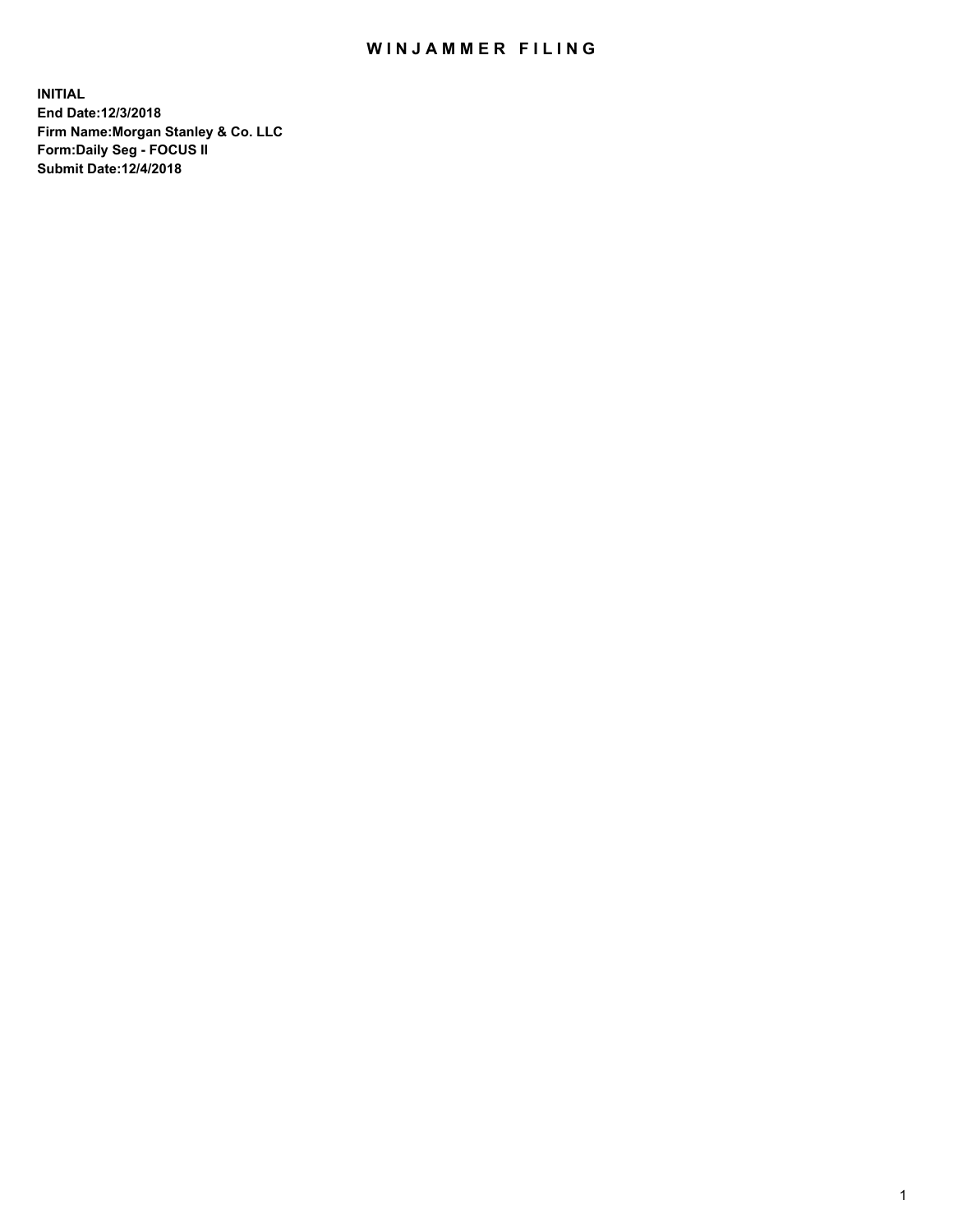**INITIAL End Date:12/3/2018 Firm Name:Morgan Stanley & Co. LLC Form:Daily Seg - FOCUS II Submit Date:12/4/2018 Daily Segregation - Cover Page**

| Name of Company                                                                   | Morgan Stanley & Co. LLC     |
|-----------------------------------------------------------------------------------|------------------------------|
| <b>Contact Name</b>                                                               | <b>Ikram Shah</b>            |
| <b>Contact Phone Number</b>                                                       | 212-276-0963                 |
| <b>Contact Email Address</b>                                                      | Ikram.shah@morganstanley.com |
| FCM's Customer Segregated Funds Residual Interest Target (choose one):            |                              |
| a. Minimum dollar amount: ; or                                                    | 280,000,000                  |
| b. Minimum percentage of customer segregated funds required:% ; or                | <u>0</u>                     |
| c. Dollar amount range between: and; or                                           | <u>0 0</u>                   |
| d. Percentage range of customer segregated funds required between: % and %.       | 0 Q                          |
| FCM's Customer Secured Amount Funds Residual Interest Target (choose one):        |                              |
| a. Minimum dollar amount: ; or                                                    | 140,000,000                  |
| b. Minimum percentage of customer secured funds required:%; or                    | <u>0</u>                     |
| c. Dollar amount range between: and; or                                           | 0 <sub>0</sub>               |
| d. Percentage range of customer secured funds required between:% and%.            | 0 <sub>0</sub>               |
| FCM's Cleared Swaps Customer Collateral Residual Interest Target (choose one):    |                              |
| a. Minimum dollar amount: ; or                                                    | 92,000,000                   |
| b. Minimum percentage of cleared swaps customer collateral required:% ; or        | <u>0</u>                     |
| c. Dollar amount range between: and; or                                           | 0 Q                          |
| d. Percentage range of cleared swaps customer collateral required between:% and%. | 00                           |

Attach supporting documents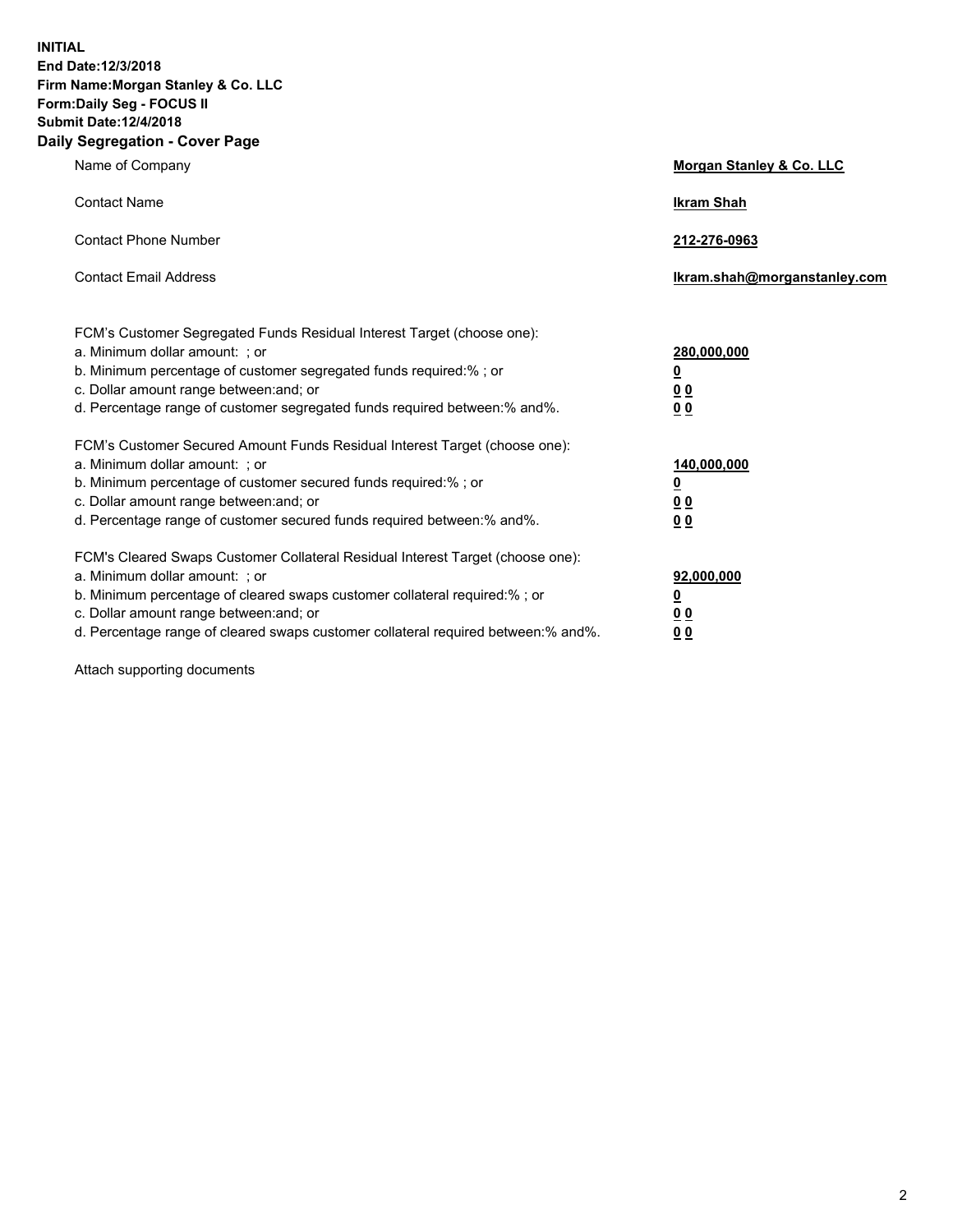## **INITIAL End Date:12/3/2018 Firm Name:Morgan Stanley & Co. LLC Form:Daily Seg - FOCUS II Submit Date:12/4/2018 Daily Segregation - Secured Amounts** Foreign Futures and Foreign Options Secured Amounts

Amount required to be set aside pursuant to law, rule or regulation of a foreign government or a rule of a self-regulatory organization authorized thereunder

- 1. Net ledger balance Foreign Futures and Foreign Option Trading All Customers A. Cash **3,875,541,884** [7315]
	- B. Securities (at market) **2,030,278,574** [7317]
- 2. Net unrealized profit (loss) in open futures contracts traded on a foreign board of trade **-782,314,114** [7325]
- 3. Exchange traded options
	- a. Market value of open option contracts purchased on a foreign board of trade **14,924,452** [7335]
	- b. Market value of open contracts granted (sold) on a foreign board of trade **-15,239,081** [7337]
- 4. Net equity (deficit) (add lines 1. 2. and 3.) **5,123,191,715** [7345]
- 5. Account liquidating to a deficit and account with a debit balances gross amount **138,375,545** [7351] Less: amount offset by customer owned securities **-136,626,833** [7352] **1,748,712**
- 6. Amount required to be set aside as the secured amount Net Liquidating Equity Method (add lines 4 and 5)
- 7. Greater of amount required to be set aside pursuant to foreign jurisdiction (above) or line 6.

## FUNDS DEPOSITED IN SEPARATE REGULATION 30.7 ACCOUNTS

- 1. Cash in banks
	- A. Banks located in the United States **395,935,810** [7500]
	- B. Other banks qualified under Regulation 30.7 **872,760,348** [7520] **1,268,696,158**
- 2. Securities
	- A. In safekeeping with banks located in the United States **58,824,503** [7540]
	- B. In safekeeping with other banks qualified under Regulation 30.7 **0** [7560] **58,824,503** [7570]
- 3. Equities with registered futures commission merchants
	-
	- B. Securities **0** [7590]
	- C. Unrealized gain (loss) on open futures contracts **-87,362** [7600]
	- D. Value of long option contracts **0** [7610]
- E. Value of short option contracts **0** [7615] **6,736,578** [7620]
- 4. Amounts held by clearing organizations of foreign boards of trade
	- A. Cash **0** [7640]
	- B. Securities **0** [7650]
	- C. Amount due to (from) clearing organization daily variation **0** [7660]
	- D. Value of long option contracts **0** [7670]
	- E. Value of short option contracts **0** [7675] **0** [7680]
- 5. Amounts held by members of foreign boards of trade
	-
	-
	- C. Unrealized gain (loss) on open futures contracts **-782,226,753** [7720]
	- D. Value of long option contracts **14,924,452** [7730]
	- E. Value of short option contracts **-15,239,081** [7735] **3,981,797,820**
- 6. Amounts with other depositories designated by a foreign board of trade **0** [7760]
- 7. Segregated funds on hand **0** [7765]
- 8. Total funds in separate section 30.7 accounts **5,316,055,059** [7770]
- 9. Excess (deficiency) Set Aside for Secured Amount (subtract line 7 Secured Statement Page 1 from Line 8)
- 10. Management Target Amount for Excess funds in separate section 30.7 accounts **140,000,000** [7780]
- 11. Excess (deficiency) funds in separate 30.7 accounts over (under) Management Target **51,114,632** [7785]

**0** [7305]

[7354] **5,124,940,427** [7355]

**5,124,940,427** [7360]

[7530]

A. Cash **6,823,940** [7580]

 A. Cash **2,792,885,132** [7700] B. Securities **1,971,454,070** [7710] [7740] **191,114,632** [7380]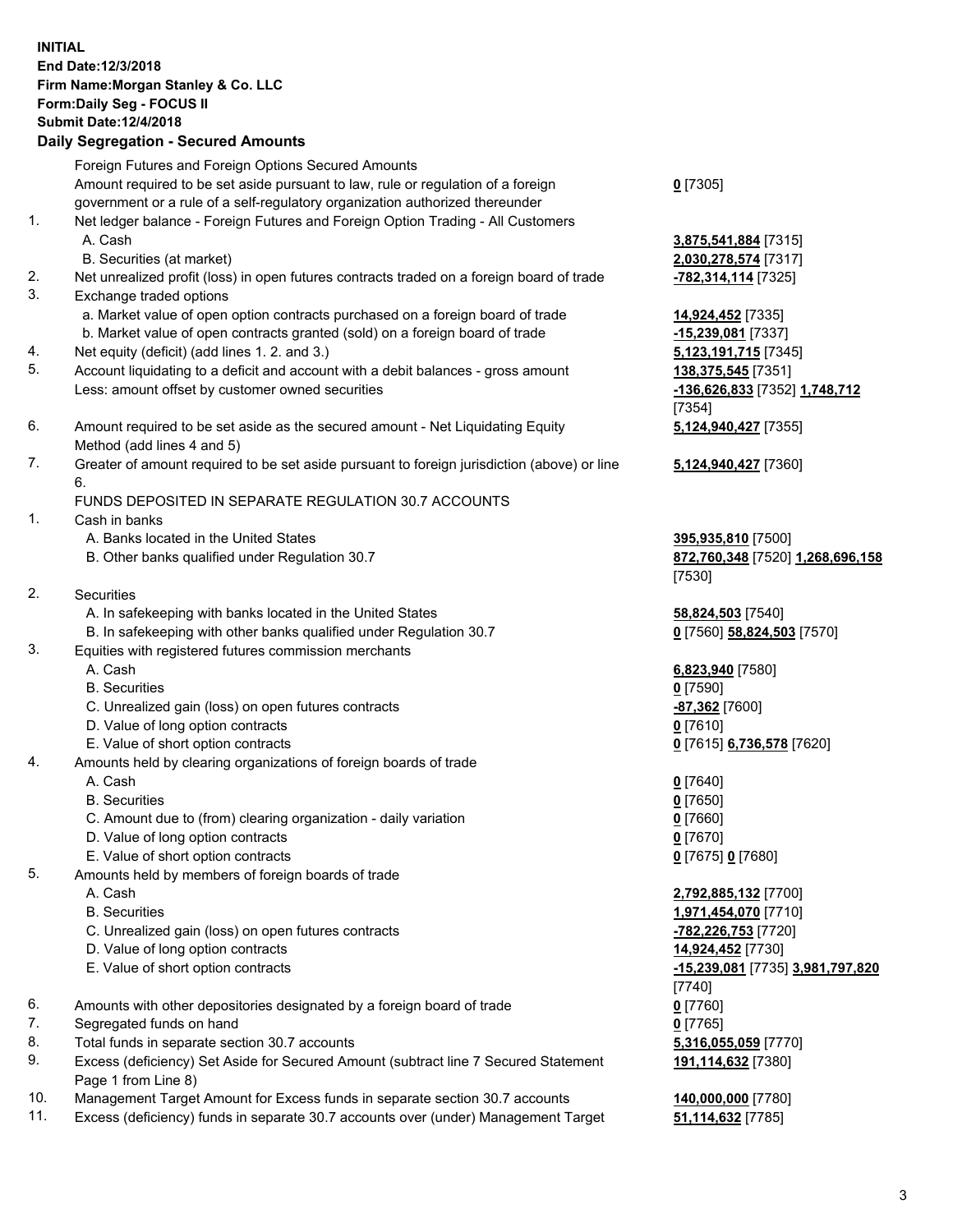**INITIAL End Date:12/3/2018 Firm Name:Morgan Stanley & Co. LLC Form:Daily Seg - FOCUS II Submit Date:12/4/2018 Daily Segregation - Segregation Statement** SEGREGATION REQUIREMENTS(Section 4d(2) of the CEAct) 1. Net ledger balance A. Cash **12,247,443,490** [7010] B. Securities (at market) **6,596,457,675** [7020] 2. Net unrealized profit (loss) in open futures contracts traded on a contract market **-549,260,907** [7030] 3. Exchange traded options A. Add market value of open option contracts purchased on a contract market **325,659,135** [7032] B. Deduct market value of open option contracts granted (sold) on a contract market **-434,122,325** [7033] 4. Net equity (deficit) (add lines 1, 2 and 3) **18,186,177,068** [7040] 5. Accounts liquidating to a deficit and accounts with debit balances - gross amount **354,968,059** [7045] Less: amount offset by customer securities **-351,589,746** [7047] **3,378,313** [7050] 6. Amount required to be segregated (add lines 4 and 5) **18,189,555,381** [7060] FUNDS IN SEGREGATED ACCOUNTS 7. Deposited in segregated funds bank accounts A. Cash **5,587,759,318** [7070] B. Securities representing investments of customers' funds (at market) **0** [7080] C. Securities held for particular customers or option customers in lieu of cash (at market) **624,439,961** [7090] 8. Margins on deposit with derivatives clearing organizations of contract markets A. Cash **6,147,414,798** [7100] B. Securities representing investments of customers' funds (at market) **0** [7110] C. Securities held for particular customers or option customers in lieu of cash (at market) **5,972,017,714** [7120] 9. Net settlement from (to) derivatives clearing organizations of contract markets **291,668,100** [7130] 10. Exchange traded options A. Value of open long option contracts **325,659,135** [7132] B. Value of open short option contracts **-434,122,325** [7133] 11. Net equities with other FCMs A. Net liquidating equity **7,602,474** [7140] B. Securities representing investments of customers' funds (at market) **0** [7160] C. Securities held for particular customers or option customers in lieu of cash (at market) **0** [7170] 12. Segregated funds on hand **0** [7150] 13. Total amount in segregation (add lines 7 through 12) **18,522,439,175** [7180] 14. Excess (deficiency) funds in segregation (subtract line 6 from line 13) **332,883,794** [7190]

- 15. Management Target Amount for Excess funds in segregation **280,000,000** [7194]
- 16. Excess (deficiency) funds in segregation over (under) Management Target Amount Excess

**52,883,794** [7198]